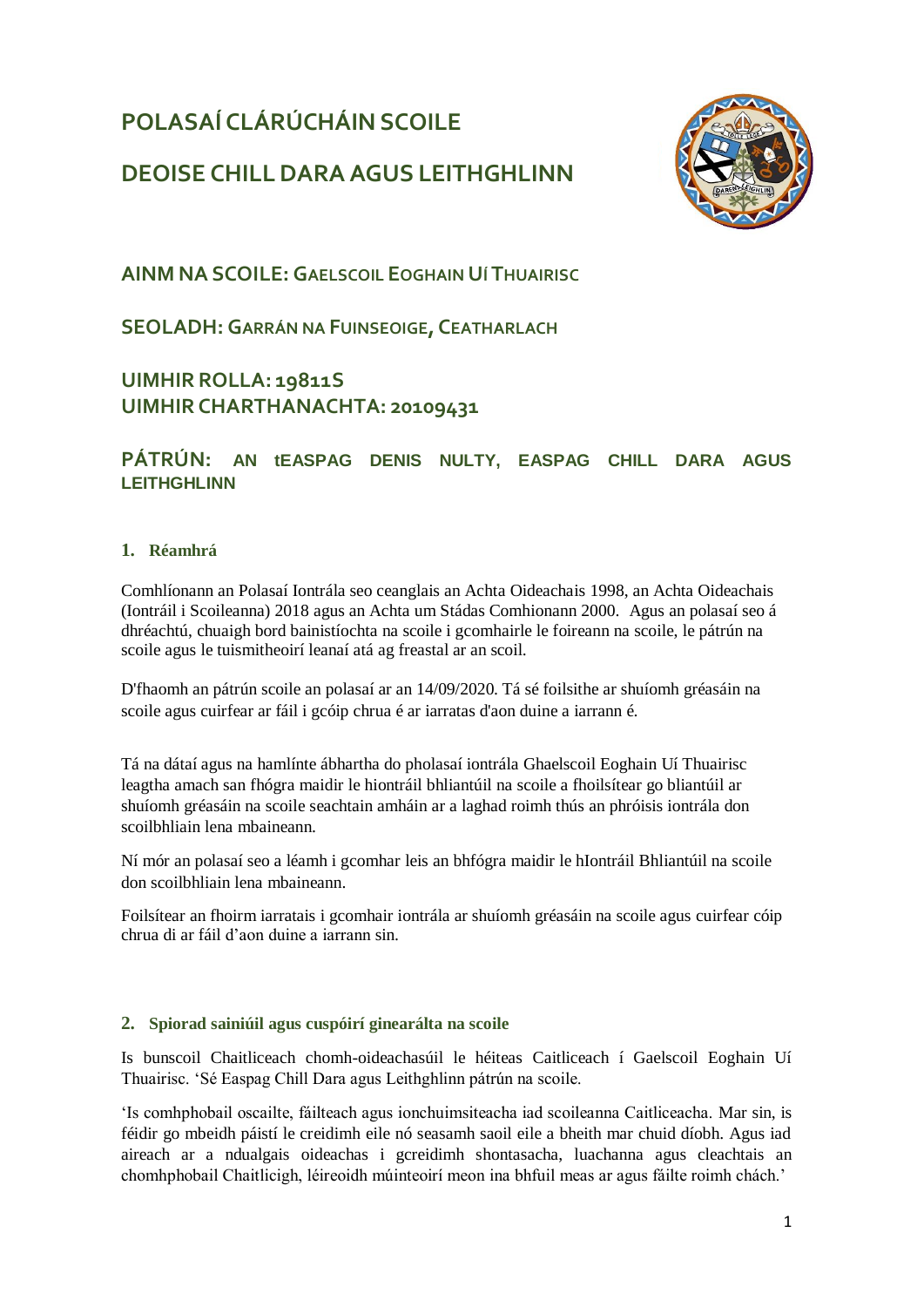'Séard ata i gceist ag Éiteas Caitliceach i gcomhthéacs Bhunscoile Chaitlicí na éiteas agus spiorad sainiúil na hEaglaise Chaitlicí, a bhfuil sé mar aidhm aici na rudaí seo a leanas a chur chun cinn:

- forbairt iomlán agus shuaimhneach gach gnéith phearsnra an dalta gnéithe intleachtúla, fisiciúla, cultúrtha, morálta agus spioradálta ina measc
- caidreamh beo le Dia agus le daoine eile; agus
- fealsúnacht shaoil taghta ó chreideamh i nDia agus i saol, bás agus aiséirí Íosa; agus forbairt na ndaltaí sa chreideamh Caitliceach
- agus mar scoil a chuireann oideachas creidimh ar fáil do na daltaí de réir theagasc, chleachtais agus thraidisiúin na hEaglaise Chaitlicí, agus/nó de réir éiteas agus/nó spiorad shainiúil ar féidir a bheith socruithe ag nó a thuiscint ó Chomhdháil Easpag Éireann ó am go ham.

I gcomhréir le S.15 (2) (b) an Acht Oideachais, 1988 seasfaidh Bord Bainistíochta Ghaelcoil Eoghain Uí Thuairisc, agus beidh siad freagrach don phátrún as an seasamh sin, le spiorad sainiúil na scoile mar atá léirithe i luachanna morálta, creidimh, sóisialta, teanga,agus spioradálta atá mar bhunús ag agus a léiríonn aidhmeanna agus eagrúchán na scoile.

Tá Gaelscoil Eoghain Ui Thuairisc múnlaithe ar fhealsúnacht shaoil atá bunaithe ar chreideamh I nDia agus bunaithe ar shaol, bhás agus aiséirí Íosa Chríost.

Is bunscoil lánGhaelach mheasctha í Gaelscoil Eoghain Uí Thuairisc. Cuirtear oideachas tré mheán na Gaeilge ar fáil do na daltaí in atmaisféar atá oscailte, cairdiúil agus dearfach.

Tá sé mar aidhm ag an scoil cabhrú le gach páíste a bhuaic a bhaint amach i ngach gnéith den fhorbairt – sóisialta, fisiciúil agus acadúil.

## **3. Ráiteas maidir le hIontráil**

Ní dhéanfaidh Gaelscoil Eoghain Uí Thuairisc idirdhealú maidir le dalta a ligean isteach i scoil ar bhonn aon cheann díobh seo a leanas:

- (a) inscne an dalta nó an iarratasóra i leith an dalta lena mbaineann,
- (b) stádas sibhialta an dalta nó an iarratasóra i leith an dalta lena mbaineann,
- (c) stádas teaghlaigh an dalta nó an iarratasóra i leith an dalta lena mbaineann,
- (d) gnéaschlaonadh an dalta nó an iarratasóra i leith an dalta lena mbaineann,
- (e) reiligiún an dalta nó an iarratasóra i leith an dalta lena mbaineann,
- (f) bunús mhíchumas an dalta nó an iarratasóra i leith an dalta lena mbaineann,
- (g) cine an dalta nó an iarratasóra i leith an dalta lena mbaineann,
- (h) dalta nó iarratasóir ó phobal an lucht siúil i leith an dalta lena mbaineann, nó
- (i) riachtanais speisialta oideachais a bheith ag an dalta nó ag an iarratasóir i leith an dalta lena mbaineann.

De réir Alt 61 (3) den Acht Oideachas 1998, forléireofar 'foras stádais shibhialta', 'foras míchumais', 'leithcheal', 'foras stádas teaghlaigh', 'foras inscne', 'foras cine', 'foras reiligiúin', 'foras gnéaschlaonta' agus 'foras pobail Taistil' de réir alt 3 den Acht um Stádas Comhionann 2000.

Is scoil í Gaelscoil Eoghain Uí Thuairisc a bhfuil sé mar aidhm aici oideachas a chur ar fáíl i dtimpeallacht a chuireann luachanna creidimh áirithe chun cinn agus nach ndéanann leathtrom sa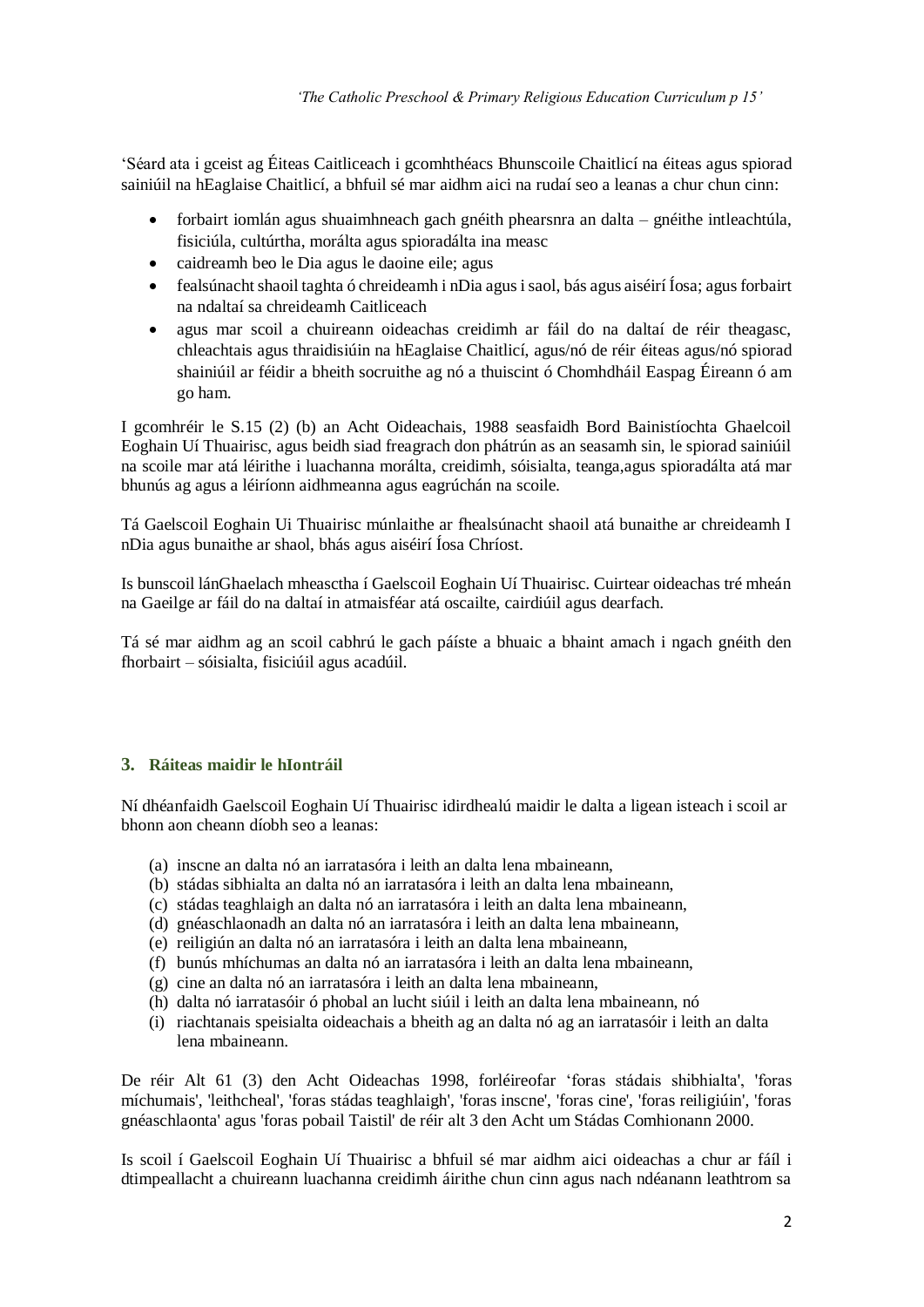chás go ndiúltaíotar áit do dhalta nach Caitliceach iad agus go bhfuil sé cruthaithe go bhfuil an dúiltiú riachtanach chun éiteas na scoile a choiméad.

## **4. Na catagóirí de Riachtanais Speisialta Oideachais a ndéantar freastal orthu sa scoil/sa rang speisialta**

### **Scoileanna Speisialta**

Ní Scoil Speisialta í Gaelscoil Eoghain Ui Thuairisc.

### **Scoileanna ina bhfuil rang(anna) speisialta**

Ní bunscoil le Ranganna Speisialta í Gaelscoil Eoghain Uí Thuairisc.

### **5. Daltaí a Ligean Isteach**

Ligfidh an scoil seo isteach gach dalta atá ag lorg iontrála ach amháin sna cásanna a leanas –

- a) i gcás ina bhfuil ró-éileamh ar an scoil (féach [alt 6](#page-2-0) thíos le haghaidh tuilleadh sonraí)
- b) i gcás go dteipeann ar thuismitheoir dalta, nuair a éilíonn an príomhoide é de réir alt 23(4) den Acht Oideachais (Leas) 2000, a dhearbhú i scríbhinn go bhfuil cód iompair na scoile inghlactha dó nó di agus go ndéanfaidh sé nó sí gach iarracht réasúnach lena chinntiú go gcomhlíonfaidh an dalta an cód sin

Is scoil í Gaelscoil Eoghain Uí Thuairisc a bhfuil sé mar aidhm aici oideachas a chur ar fáíl i dtimpeallacht a chuireann luachanna creidimh áirithe chun cinn agus nach ndéanann leathtrom sa chás go ndiúltaíotar áit do dhalta nach Caitliceach iad agus go bhfuil sé cruthaithe go bhfuil an dúiltiú riachtanach chun éiteas na scoile a choiméad.

### <span id="page-2-0"></span>**6. Ró-iarratas (ní mór do gach scoil an chuid seo a chomhlánú, scoileanna nach measann go mbeidh ró-eileamh orthu san áireamh)**

Sa chás go bhfuil ró-éileamh ar an scoil, déanfaidh an scoil na critéir roghnaithe a leanas a chur i bhfeidhm san ord ina bhfuil siad thíos maidir leis na hiarratais a fhaightear laistigh den amlíne chun iarratais a fháil mar atá leagtha amach i bhfógra iontrála na scoile agus na hiarratais ar chead isteach á gcinneadh aici.

**1. Deartháireacha agus deirfiúracha, agus leath dheartháireacha agus leath dheirfiúracha dóibh siúd atá ag freastal ar an scoil faoi láthair agus a bhfuil cónaí orthu ag an seoladh céanna, ar an gcoinníol go bhfuil ceithre bliana slánaithe acu faoi 31ú Márta roimh thosú ar scoil dóibh**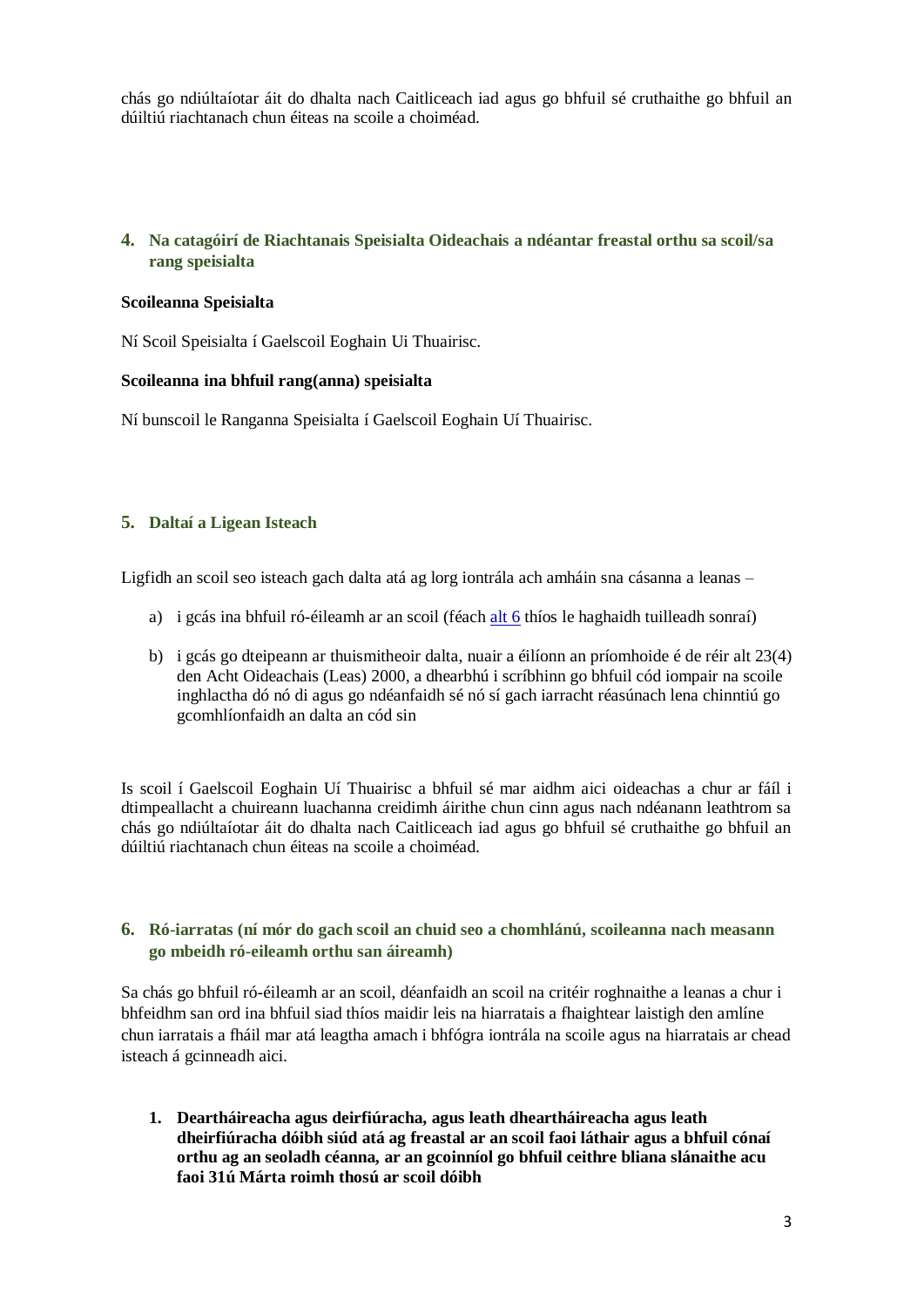- **2. Páistí foirne a bhfuil post buan acu, ar an gcoinníol go bhfuil ceithre bliana slánaithe acu faoi 31ú Márta roimh thosú ar scoil dóibh**
- **3. Deartháireacha agus deirfiúracha, agus leath dheartháireacha agus leath dheirfiúracha dóibh siúd a d'fhreastail ar an scoil, ar an gcoinníol go bhfuil ceithre bliana slánaithe acu faoi 31ú Márta roimh thosú ar scoil dóibh**
- **4. Páistí iarscoláirí (25% ar a mhéid), ar an gcoinníol go bhfuil ceithre bliana slánaithe acu faoi 31ú Márta roimh thosú ar scoil dóibh**
- **5. Gach iarrthóir eile de réir aoise, ar an gcoinníol go bhfuil ceithre bliana slánaithe acu faoi 31ú Márta roimh thosú ar scoil dóibh.**

Sa chás go bhfuil beirt daltaí nó níos mó ceangailte le haghaidh áite nó áiteanna in aon cheann de na catagóirí critéir roghnúcháin thuas (agus líon na n-iarratasóirí níos mó ná líon na n-áiteanna atá fágtha), beidh feidhm ag na socruithe a leanas:

### **Tús áite don pháiste is sine.**

## **7. An méid nach mbreithneofar ná nach gcuirfear san áireamh**

De réir alt 62(7)(e) den Acht Oideachais 1998, ní dhéanfaidh an scoil aon cheann díobh seo a leanas a bhreithniú ná a chur san áireamh agus iarratais ar chead isteach á gcinneadh nó nuair a bhíonn dalta á c(h)ur ar liosta feithimh le haghaidh iontrála sa scoil.

- (a) freastal roimh ré ag dalta ar réamhscoil nó ar sheirbhís réamhscoile, lena n-áirítear naíonraí,
- (b) íocaíocht táillí nó ranníocaíochtaí (cibé slí a dtuairiscítear é) leis an scoil;
- (c) cumas, scileanna nó inniúlacht acadúil an dalta;
- (d) gairm, stádas airgeadais, cumas acadúil, scileanna nó inniúlacht tuismitheoirí dalta;
- (e) ceanglas go bhfreastalóidh dalta, nó a t(h)uismitheoirí ar agallamh, lá oscailte nó cruinniú eile mar choinníoll iontrála;
- (f) ceangal dalta leis an scoil de bhua duine dá t(h)eaghlach nó dá teaghlach ag freastal ar an scoil nó a bhí ag freastal ar an scoil roimhe sin;
- (g) an dáta agus an t-am ar ghlac an scoil le hiarratas iontrála,

Tá sé sin faoi réir an iarratais a bheith faighte ag am ar bith le linn na tréimhse a shonraítear chun iarratais a fháil mar atá leagtha amach i bhfógra iontrála bliantúil na scoile don scoilbhliain lena mbaineann.

Tá sé sin faoi réir freisin ag an scoil tairiscintí a dhéanamh bunaithe ar liostaí feithimh reatha (suas go dtí an 31ú Eanáir 2025 amháin).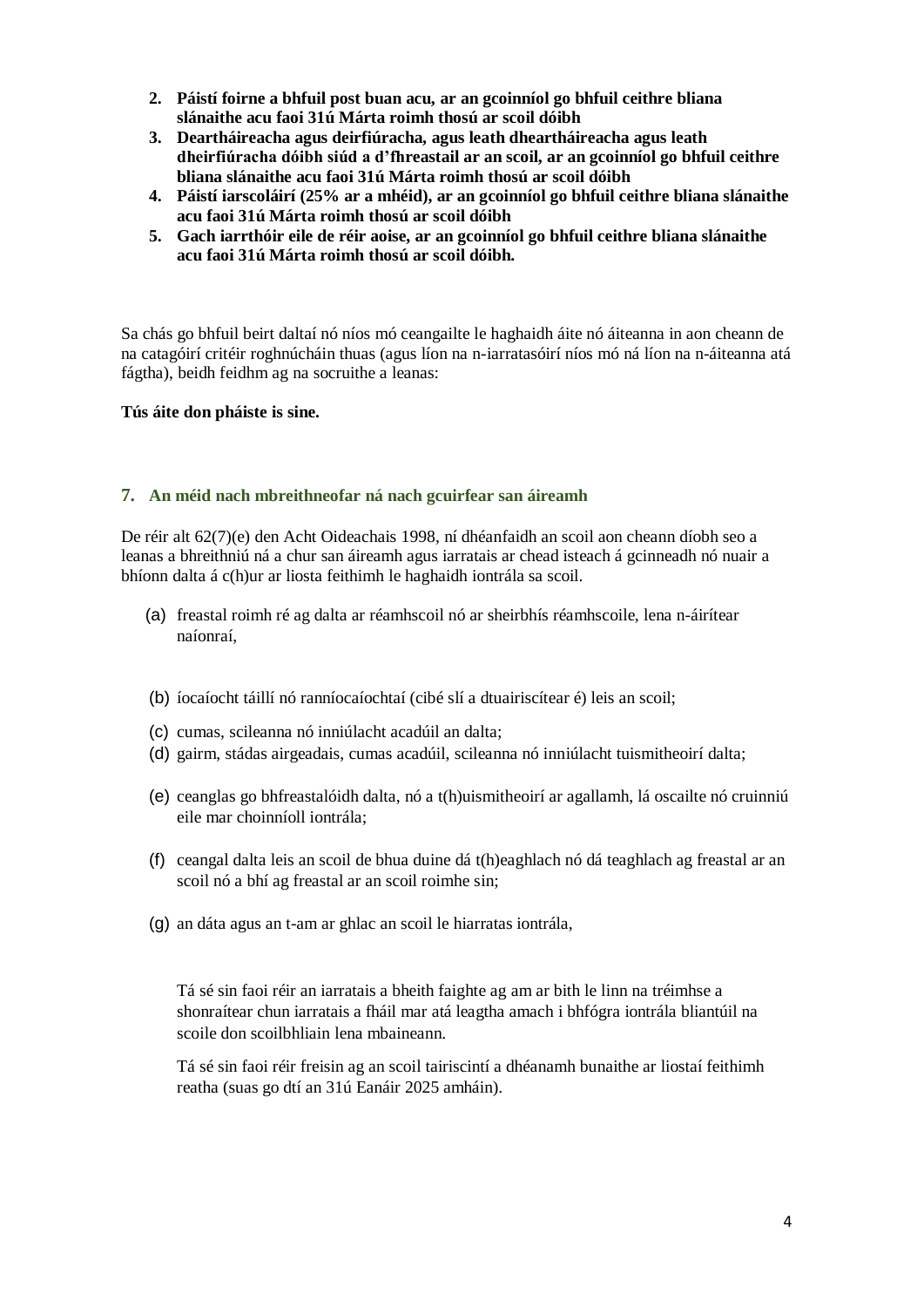## **8. Cinntí ar iarratais**

Béidh na cinntí go léir maidir le hiarratais ar iontráil chuig Gaelscoil Eoghain Ui Thuairisc bunaithe ar na nithe a leanas:

- Polasaí iontrála na scoile
- Fógra iontrála bliantúil na scoile (nuair is cuí);
- An fhaisnéis a chuir an t-iarratasóir ar fáil i bhfoirm iarratais oifigiúil na scoile a fuarthas le linn na tréimhse atá sonraithe inár bhfógra iontrála bliantúil chun iarratais a fháil;

(Féach [alt 14](#page-5-0) thíos maidir le hiarratais a fuarthas lasmuigh den tréimhse iontrála agus [alt](#page-5-1)  [15](#page-5-1) thíos maidir le hiarratais ar áiteanna i mblianta seachas an grúpa ligthe isteach.)

Ní úsáidfear critéir roghnúcháin nach n-áirítear inár bpolasaí iontrála scoile chun cinneadh a dhéanamh maidir le hiarratas ar áit inár scoil.

## **9. Cinntí a chur in iúl d'iarratasóirí**

Cuirfear iarratasóirí ar an eolas i scríbhinn maidir le cinneadh na scoile, laistigh den amlíne atá leagtha amach san fhógra bliantúil iontrála.

Mura dtairgtear áit do dhalta inár scoil, cuirfear na cúiseanna nár tairgeadh áit dó nó di ar fáil i scríbhinn don iarratasóir, lena n-áirítear, nuair is infheidhme, sonraí maidir le rangú an dalta i gcoinne na gcritéar roghnúcháin agus na sonraí faoi áit an dalta ar an liosta feithimh don scoilbhliain lena mbaineann.

Cuirfear iarratasóirí ar an eolas faoin gceart chun athbhreithniú/ceart achomhairc a lorg maidir le cinneadh na scoile (féach [alt 18](#page-6-0) thíos le haghaidh tuilleadh sonraí).

### <span id="page-4-0"></span>**10. Glacadh le tairiscint áite ag iarratasóir**

Agus tairiscint iontrála á glacadh agat ó [Ghaelscoil Eoghain Uí Thuairisc, ní mór duit an méid a leanas a léiriú—

(i) cé acu an bhfuil nó nach bhfuil glactha agat le tairiscint iontrála ar scoil nó ar scoileanna eile. Má ghlac tú le tairiscint den sórt sin, ní mór duit sonraí na tairisceana nó na dtairiscintí lena mbaineann a chur ar fáil freisin.

(ii) cé acu an bhfuil iarratas déanta agat ar thairiscint iontrála ó scoil nó ó scoileanna eile nó cé acu an bhfuil tú ag feitheamh lena dheimhniú, agus má tá, ní mór duit sonraí na scoile nó na scoileanna eile lena mbaineann a sholáthar.

## **11. Cúinsí nach féidir tairiscintí a dhéanamh ina leith nó a tharraingt siar**

Ní féidir le Gaelscoil Eoghain Uí Thuairisc tairiscint iontrála a dhéanamh ná a tharraingt siar sna cásanna a leanas —

- (i) déantar amach go bhfuil an fhaisnéis atá san iarratas bréagach nó míthreorach.
- (ii) teipeann ar iarratasóir glacadh le tairiscint iontrála ar nó roimh an dáta atá leagtha amach i bhfógra iontrála bliantúil na scoile.
- (iii) má theipeann ar thuismitheoir dalta, nuair a éilíonn an príomhoide é de réir alt 23(4) den Acht Oideachais (Leas) 2000, a dhearbhú i scríbhinn go bhfuil cód iompair na scoile inghlactha dó nó di agus go ndéanfaidh sé nó sí gach iarracht réasúnach lena chinntiú go gcomhlíonfaidh an dalta an cód sin; nó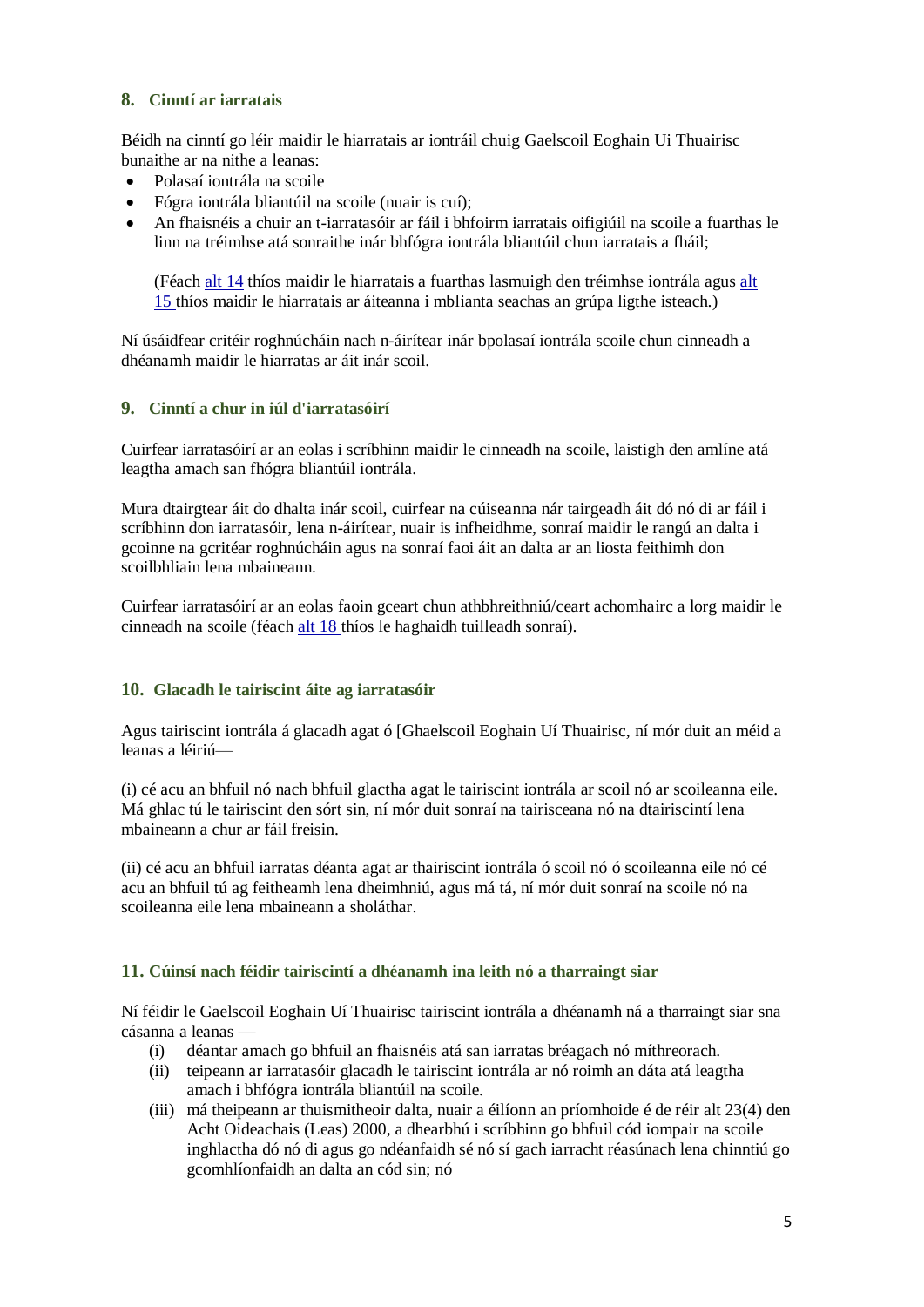(iv) teipeann ar iarratasóir riachtanais a chomhlíonadh chun 'glacadh le tairiscint' mar atá leagtha amach in [alt 10](#page-4-0) thuas.

### **12. Sonraí a roinnt le scoileanna eile**

Ba chóir d'iarratasóirí a bheith feasach go gceadaítear le hAlt 66(6) den Acht Oideachas (Iontráil Scoileanna), 2018 comhroinnt sonraí idir scoileanna d'fhonn iontráil éifeachtach daltaí a éascú.

#### **13. Liosta feithimh i gcás ró-iarratais**

I gcás go mbeidh níos mó iarratas ar an scoilbhliain lena mbaineann ná na háiteanna atá ar fáil, tiomsófar liosta feithimh de dhaltaí nár éirigh lena n-iarratas ar iontráil chuig [ainm na scoile] mar gheall ar ró-éileamh ar an scoil agus beidh siad bailí don scoilbhliain ina bhfuil cead isteach á lorg.

Tá socrúchán ar liosta feithimh [ainm scoile] san ord tosaíochta a shanntar d'iarratais na ndaltaí tar éis don scoil na critéir roghnúcháin a chur i bhfeidhm de réir an pholasaí iontrála seo.

Déanfar tairiscintí maidir le haon áiteanna ina dhiaidh sin a bheidh ar fáil don scoilbhliain agus lena linn a bhfuil cead isteach á lorg ina leith maidir leis na daltaí sin ar an liosta feithimh, de réir an oird tosaíochta ar cuireadh na daltaí ar an liosta.

### <span id="page-5-0"></span>**14. Iarratais Dhéanacha**

Breithneofar agus déanfar cinneadh ar gach iarratas ar chead isteach a fhaightear tar éis an dáta deiridh mar atá leagtha amach san fhógra iontrála bliantúil de réir pholasaí iontrála ár scoile, de réir an Achta um Iontrálacha Scoile 2018 agus de réir aon rialacháin a rinneadh faoin Acht sin.

## <span id="page-5-1"></span>**15. Nósanna imeachta maidir le daltaí a ligean isteach i mblianta eile agus le linn na scoilbhliana**

Seo a leanas nósanna imeachta na scoile maidir le daltaí a ligean isteach nach bhfuil glactha isteach sa scoil cheana féin chuig ranganna nó blianta seachas grúpa iontrála na scoile:

Is féidir glacadh le daltaí chuig ranganna seachas Naíonáin Bheaga chomh fada is go bhfuil áit ar fáil sa rang sin. Glacfar go huathoibríoch le daltaí ó scoileanna T.1 chomh fada is go bhfuil áit ar fáil. Tabharfar cuireadh do dhaltaí atá ag iarraidh aistriú ó scoileanna T.2 bualadh leis an bpríomhoide agus iad a chlárú ar an tuiscint go mbeidh siad in ann feidhmniú i scoil ina gcuirtear oideachas ar fáíl tré mheán na Gaeilge, in atmaisféar atá oscailte, cairdiúil agus deimhneach.

#### **16. Dearbhú maidir le gan táillí a ghearradh**

Baineann an riail seo le gach scoil.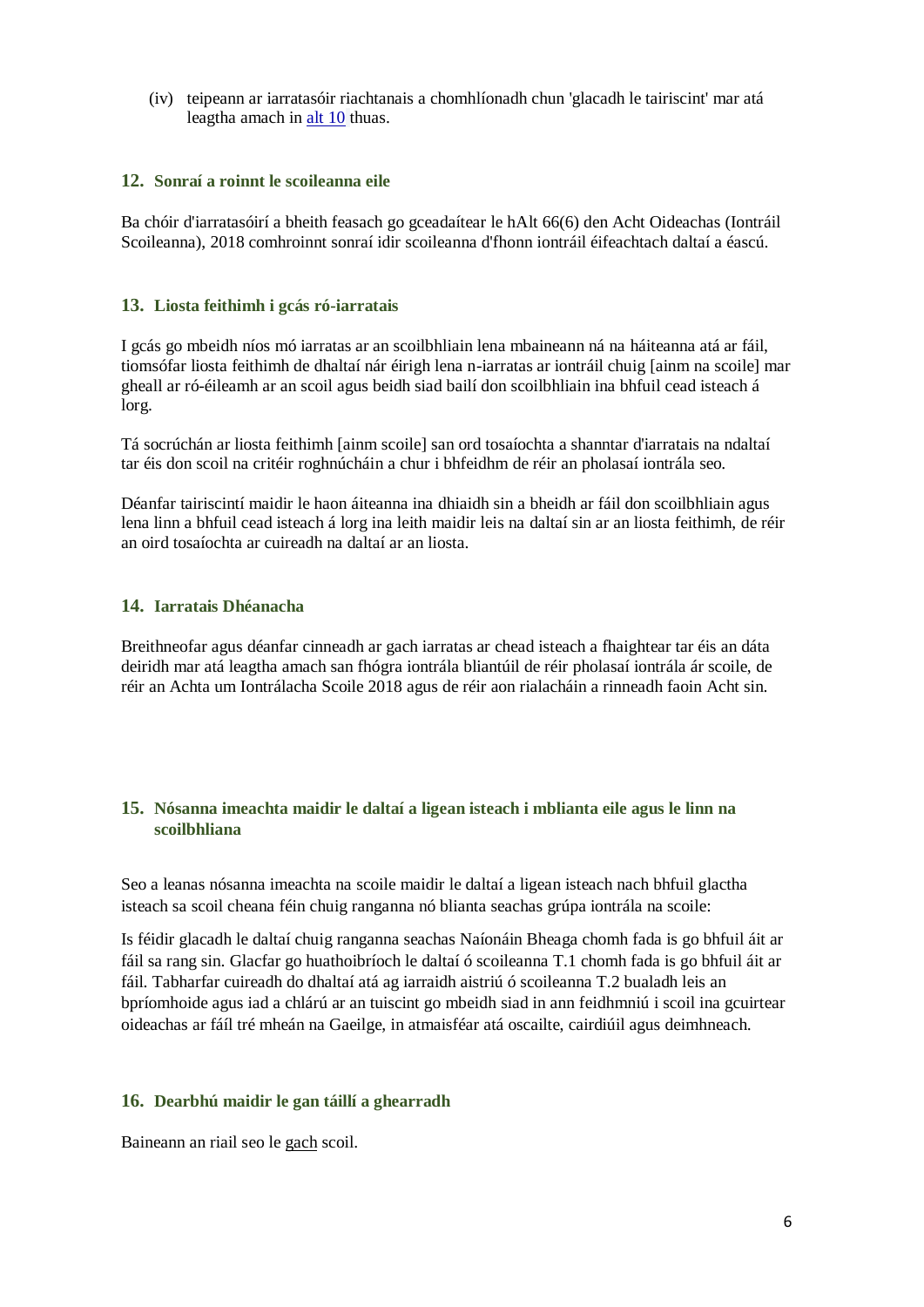Ní ghearrfaidh bord Gaelscoil Eoghain Uí Thuairisc ná aon duine a ghníomhaíonn thar a cheann táillí ar íocaíocht nó ní lorgeoidh sé nó sí íocaíocht ná ranníocaíocht (cibé slí a dtuairiscítear) mar choinníoll de -

- (a) iarratas ar dhalta a ligean isteach sa scoil, nó
- (b) iontráil nó clárú leanúnach dalta sa scoil.

**Tabhair faoi deara:** Ní bhaineann eisceachtaí ach le meánscoileanna a ghearrann táillí, leis an ngné chónaithe i Scoileanna Cónaithe agus le ligean isteach i gcúrsaí Iar-Ardteistiméireachta nó cúrsaí breisoideachais a reáchtálann iar-bhunscoileanna.

## **17. Socruithe maidir le daltaí nach bhfreastalaíonn ar theagasc reiligiúnach**

Ba chóir iarratas i scríbhinn a chur chuig príomhoide na scoile. Eagrófar cruinniú ansin ina bpléifear conas gur féidir leis an scoil freastal ar iarratas an tuismitheora.

## <span id="page-6-0"></span>**18. An ceart chun athbreithnithe/achomhairc**

## **Athbhreithniú ar chinntí an Bhord Bainistíochta**

Féadfaidh tuismitheoir mac léinn, nó i gcás mac léinn a bhfuil 18 mbliana d'aois slánaithe aige/aici féadfaidh sé/sí a iarraidh ar an mbord athbhreithniú a dhéanamh ar an gcinneadh áit sa scoil a dhiúltú. Ní mór iarratais den gcineál sin a dhéanamh de réir Alt 29C den Acht Oideachais 1998.

Tá an t-amlíne ina gcaithfear athbhreithniú den gcineál sin a iarraidh agus na ceanglais eile a bhaineann maidir le hathbhreithnithe den gcineál sin leagtha amach sna nósanna imeachta arna gcinneadh ag an Aire faoi alt 29B den Acht Oideachais 1998 atá foilsithe ar shuíomh gréasáin na Roinne Oideachais agus Scileanna.

Déanfaidh an Bord athbhreithnithe den gcineál sin de réir na nósanna imeachta a rialaítear faoi Alt 29B i gcomhair le Alt 29C den Acht Oideachais 1998.

**Tabhair faoi deara:** Sa chás gur diúltaíodh áit d'iarratasóir mar gheall ar ró-éileamh ar áiteanna sa scoil, ní mór don iarratasóir iarraidh ar an mbord bainistíochta **athbhreithniú ar an gcinneadh** sin a dhéanamh roimh achomharc a dhéanamh faoi alt 29 den Acht Oideachais 1998.

Sa chás gur diúltaíodh áit d'iarratasóir mar gheall ar chúis seachas ró-éileamh ar áiteanna sa scoil, féadfaidh an t-iarratasóir iarraidh ar an mbord bainistíochta **athbhreithniú ar an gcinneadh** sin a dhéanamh roimh achomharc a dhéanamh faoi alt 29 den Acht Oideachais 1998.

## **Ceart achomhairc**

Faoi Alt 29 den Acht Oideachais 1998, féadfaidh tuismitheoir mac léinn, nó i gcás mac léinn a bhfuil 18 mbliana d'aois slánaithe aige/aici, féadfaidh sé/sí achomharc a dhéanamh ar chinneadh na scoile seo áit sa scoil a dhiúltú.

Is féidir achomharc a dhéanamh faoi Alt 29 (1)(c)(i) den Acht Oideachais 1998 sa chás gur diúltaíodh áit d'iarratasóir mar gheall ar ró-éileamh ar áiteanna sa scoil.

Is féidir achomharc a dhéanamh faoi Alt 29 (1)(c)(ii) den Acht Oideachais 1998 sa chás gur diúltaíodh áit d'iarratasóir mar gheall ar chúis seachas ró-éileamh ar áiteanna sa scoil.

Sa chás gur diúltaíodh áit d'iarratasóir mar gheall ar ró-éileamh ar áiteanna sa scoil, **ní mór** don iarratasóir iarraidh ar an mbord bainistíochta **athbhreithniú ar an gcinneadh** sin a dhéanamh **roimh achomharc a dhéanamh** faoi alt 29 den Acht Oideachais 1998. (féach Athbhreithniú ar chinntí an Bhord Bainistíochta)